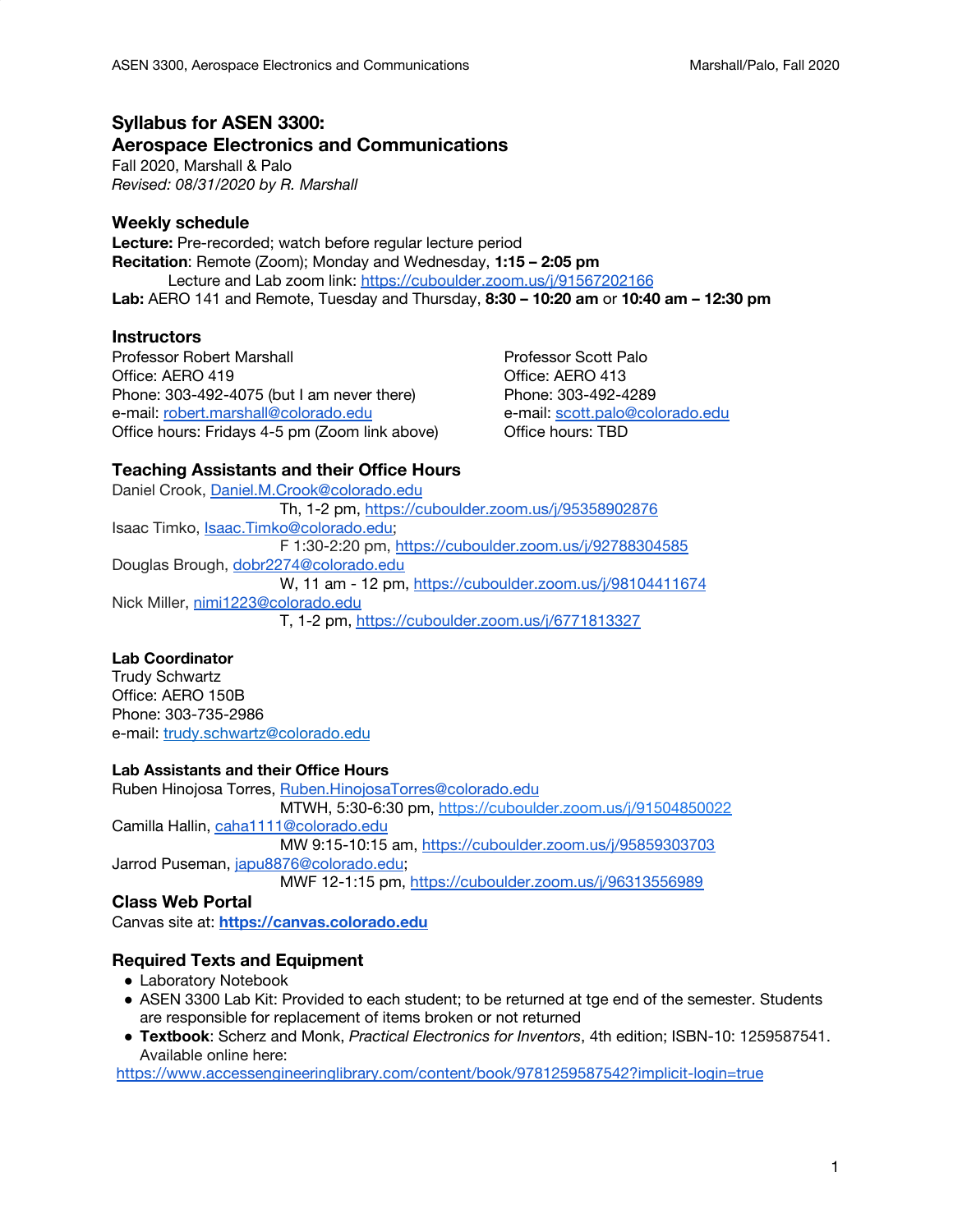# **Suggested Reference Texts**

- **●** Horowitz and Hill, *The Art of Electronics*, 3rd edition; ISBN-10: 0521809266
- **●** Wolfson, *Essential University Physics, Volume 2*, 3rd edition; ISBN-10: 0321976428
- Makarov, Ludwig and Bitar, *Practical Electrical Engineering*, Springer, 2016; ISBN 978-3-319-21173-2 (available as an eBook)

# **Course Overview**

Modern aerospace vehicles rely on electronics, computers, and communications as essential system components. While these systems are most often designed by Electrical Engineers, to be effective as system designers, integrators, and analysts, Aerospace Engineers must have a solid understanding of these critical subsystem areas. The aim of this course is to provide an overview of analog electronics, digital electronics, and communication system concepts as they are used in the aerospace industry. **The emphasis is on practical, hands-on experience and important concepts in a select number of key areas**. Throughout the course, students work in teams to design, build, test, and analyze electronic circuits, work with electronic instruments, interface these instruments to a computer, and implement a communications link. It is our goal that students walk away from this class with a basic understanding of instrumentation electronics, computer interfacing, and radio communications. This understanding is derived from experience building and working with real electronics in the lab.

# **Course Outline**

The course is divided into three main sections: i) analog electronics, ii) digital electronics, and iii) communications. A number of the lab experiments in all three sections are designed to utilize the Analog Devices ADXL321 or 326 accelerometer. In the Analog Electronics section of the course we look at the accelerometer output to study vibrations of a beam. In the process, we build passive circuits to lower the output range of the accelerometer and active circuits to amplify it, conditioning circuits to filter noise in the output, and learn to use multimeters, oscilloscopes, and spectrum analyzers. In the second section of the course on Digital Electronics, we log data from the accelerometer instrument to the lab station computers and discuss relevant issues such as communications protocols, analog-to-digital and digital-to-analog conversions, and sampling. In the final section of the course on Communications, we will use the accelerometer data as a source of telemetry; modulate carrier signals, compute satellite communications link budgets, and design and conduct a GPS receiver experiment.

## **Prerequisites**

Physics II, Aerospace Mathematics, and Introduction to Dynamics and Systems are prerequisites for this course. In fact, much of the material covered in this class you have been exposed to already in these earlier courses. We expect you to build upon this experience base and make connections between the new material and the old. In ASEN 2001-2004 you have seen and used instrumentation electronics, but in general, someone else took care of designing them. In Physics II you covered some circuit theory, but did not build any practical systems. For this course it is assumed that you have a working knowledge of the prerequisite material. We will build on this foundation by revisiting these topics in more details and conducting hands-on laboratory experiments.

# **Class Format**

The semester is organized into 12 weekly laboratory modules with other weeks utilized for exams. With the exception of the first lab, each lab module lasts one week beginning with the Monday lecture session. The Monday lecture introduces the concepts and materials to be studied in the lab, and provides an overview of the reading materials and the lab activities, including a pre-lab homework assignment. The following Tuesday lab session begins with an evaluation of the pre-lab assignment, and a quiz, followed by group lab work for the remainder of the period. Instructors and teaching assistants are available in the lab or on Zoom to answer questions, demonstrate how to use equipment, and discuss the material with individual lab groups. The second lecture period is used to finish the topic of the ongoing lab and answer questions about the experiments. Thursday's lab section continues the group work on the lab with emphasis on documentation of method and analysis of results for inclusion in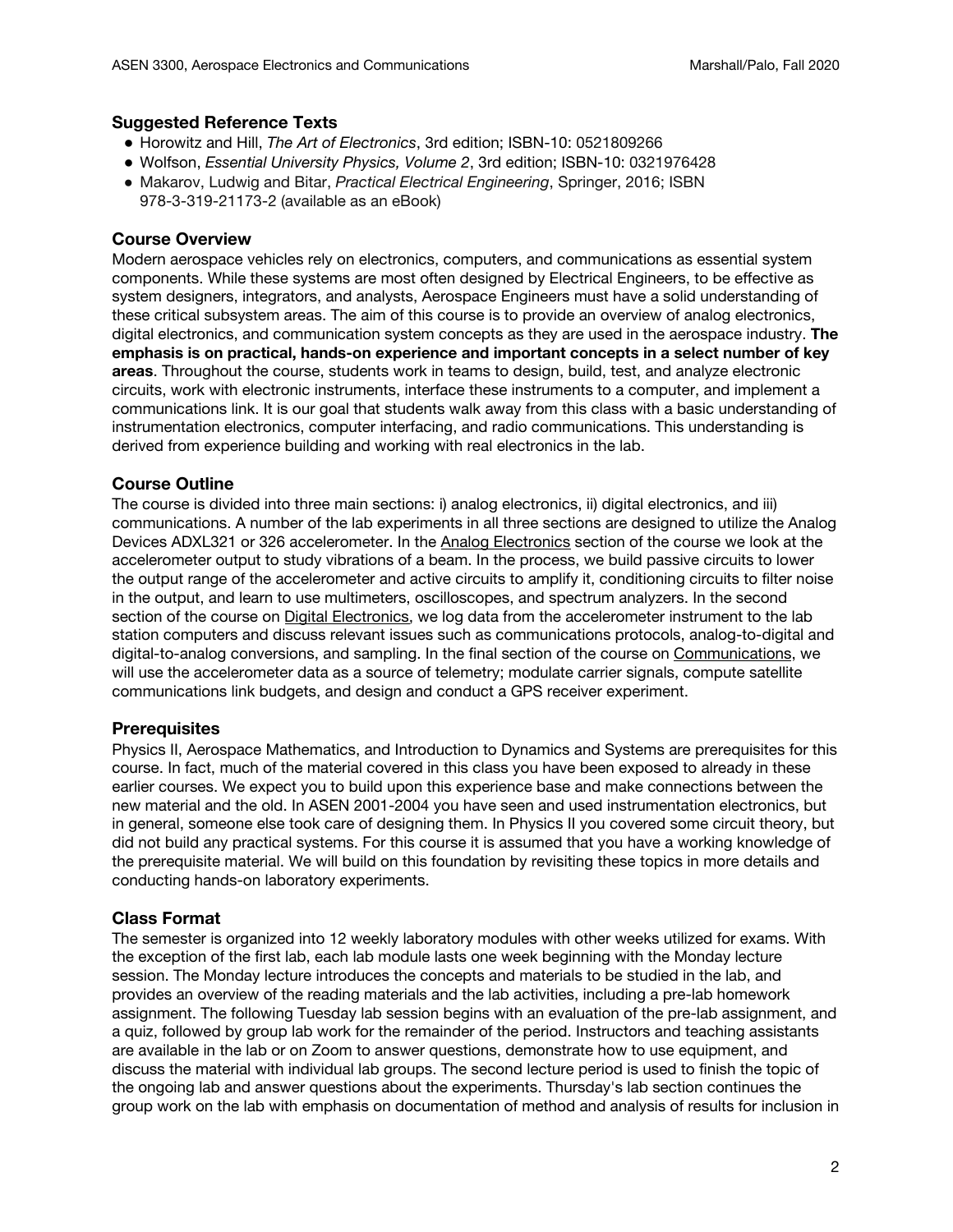the lab report. **Group lab reports are due prior to the beginning of lecture period on Monday** and will be submitted as **online via Gradescope** (as a PDF) for grading. Please review the Lab Guidelines handout for more information. The group lab reports are graded and returned to your group in one week whenever possible.

# **Assessment / Written and Practical Exams**

Assessment of individual student knowledge and ability is conducted **using written and practical examinations**. For the schedule of the exams please see the class schedule. Written exams will take place remotely & synchronously (i.e. at home) and the practical exam will take place either at home or in the lab, according to student preference. The practical exam involves demonstrating knowledge and skills such as proper use of equipment, how to set up a circuit, and how to perform measurements.

# **Course Grading**

The final grade is a combination of individual and group work.

| <b>Type</b>                         | <b>Description</b>                                     | Percentage |
|-------------------------------------|--------------------------------------------------------|------------|
| Individual Work (IW)<br>(60% total) | Quizzes and pre-lab assignments<br>(best 11 out of 12) | 10%        |
|                                     | Written Exams (3)                                      | 40%        |
|                                     | Practical Exams (1)                                    | 10%        |
| Group Work (GW)                     | Lab Reports (12)                                       | 40%        |
| Final Grade (FG)                    | $FG = IW + GW$                                         | 100%       |

## **Rationale for course assignments:**

- Homework reinforces the mental processes that help you to become proficient in a subject. In addition to the assigned lab reports, we encourage you to work additional problems for practice. Before beginning any assignment, you should read the text and work the examples in the text.
- Experimental laboratory exercises are either more complex than hands-on homework or require special equipment. You will work in pairs to collect and analyze the data, as well as write up the experimental laboratory report.
- Exams and quizzes provide a gauge to determine what you have learned individually.
- Lab experiments help you to learn how to synthesize the basic concepts, methods, and tools presented in the course curriculum. The team-oriented lab approach will give you experience in working and cooperating in groups as is typical in industry.

## **Cheating**

Cheating will not be tolerated and the CU Honor Code will be upheld.

As group work is part of this class (lab experiments and report), it is useful to clarify what is considered cheating. You are expected to perform the lab assignments as a group and divide the workload equally. Communication within the group is encouraged. It is OK to discuss the assignments and reports with fellow students in the class as long as this is done with the intention of learning, i.e., understanding the material. Sharing results or data analyses is permitted only under specific circumstances, when there is no way for you to retake the data or redo the analysis. For example, if you realize after finishing your lab work that your data are erroneous, you may use and analyze the data from a different group. However, in this case, you need to provide a full disclosure and explanation why data sharing was necessary, and give proper credit to the source. You may also want to notify the instructor(s) and/or the TAs.

Getting help with the lab work and reports from outside the class is generally not permitted. This includes help from senior students or using lab reports from previous years.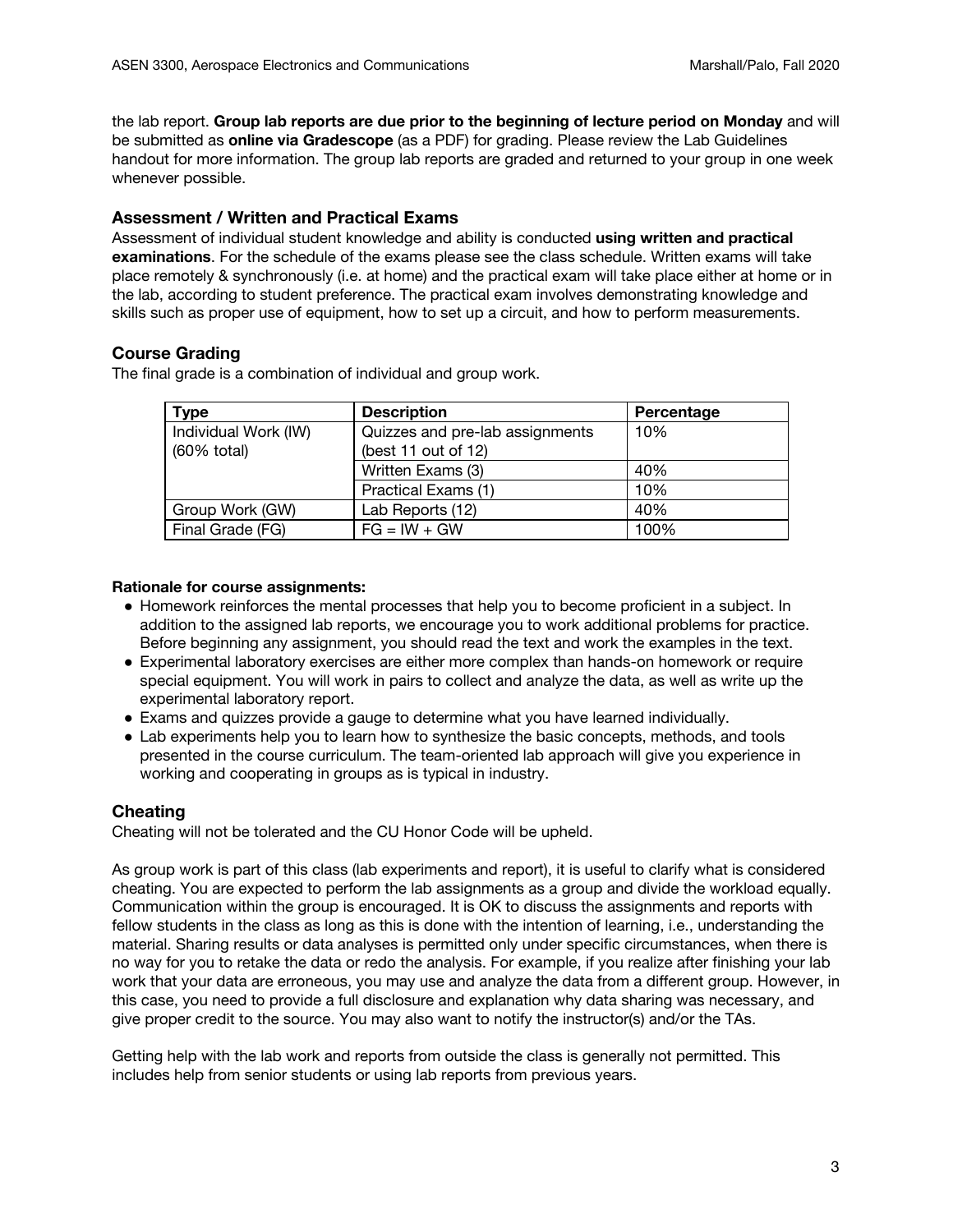When in doubt about what is considered unethical, you should always exercise caution and ask the instructor(s) if they have any questions or concerns that what they are doing may be a violation of the honor code.

# **Logistics**

- 1. Students are assigned to a team of 2 persons for the duration of the semester.
- 2. Each student is issued a lab kit to take home and keep for the duration of the semester. Lost or broken components must be replaced by the student; faulty components will be replaced by the teaching team.
- 3. Teams work together to study the lab; design, implement, test, and analyze their circuits; and write the lab reports. Students are encouraged to collaborate in preparing for quizzes, discussing lab questions and results.
- 4. Each individual student can decide how to organize their own notes, but results should be clearly transcribed into the final lab document.
- 5. Weekly quizzes and all exams are to be completed individually. Any type of collaboration or copying constitutes cheating and will result in a zero grade for all parties involved and will be reported. A repeated instance of cheating will be reported on the student's permanent record and will result in an F for the course. Please see also Honor Code web pages at http://www.colorado.edu/academics/honorcode/.
- 6. Weekly quizzes will be conducted on Canvas. The quiz will be released on **Monday at 5 pm**, and **must be completed before the first lab session on Tuesday at 8:30 am**. Students can take the quiz at a time of their convenience within this window; however, once the quiz is started, you will have 10 minutes to complete it. Once you complete the quiz, sharing questions and/or answers with other students who have not yet completed the quiz will be considered cheating.
- 7. The purpose of the prelab assignment (completed individually) is to prepare you for the weekly lab. It is important to complete the prelab before the first lab session; otherwise you will have difficulty completing the lab in the allotted lab time. Answers to prelab questions will be entered into Canvas, along with answers to the remainder of the lab report.
- 8. Lab exercises are conducted together with your team and a single lab report is submitted at the end of the week via Canvas. Collaborations with other groups including shared diagrams or extensive discussion of results must be acknowledged in your report. Copying text or answers from another group with or without their permission constitutes cheating and will result in a zero grade for the weekly lab module. A repeated instance of cheating will be reported on the student's permanent record and will result in an F for the course. Please see the Honor Code web pages at http://www.colorado.edu/academics/honorcode/.
- 9. Lab reports are due at 5 pm each Monday. If late, the following deductions will be made:
	- a. 10% deduction for the group if turned in before midnight the same day
	- b. 50% deduction if turned in within one week of the due date
	- c. No credit afterwards
- 10. No make-up quizzes will be given or late labs accepted (past one week) except under extenuating circumstances such as a school closure or sudden illness. Your lowest quiz/prelab score will be dropped in order to allow for unforeseen incidents.
- 11. University closure: If an assignment is due and the University is closed due to weather or other circumstance, then the assignment will be due on the next day that the University is open. In the event that a lab or lecture is cancelled due to a University closure, please check the website and Canvas announcements for updated information. All critical communications will be conveyed through Canvas announcements.
- 12. Please check your schedules as soon as possible to determine if you expect to miss class on any of these days for religious or other reasons. If there is a conflict, it is the student's responsibility to notify the instructors as soon as possible to make alternate arrangements. Make up exams due to illness require a note from a physician. Copying, collaborating, or discussing material in a written or oral exam during the exam period constitutes cheating and will result in an F for the course, and will be reported on the student's permanent record.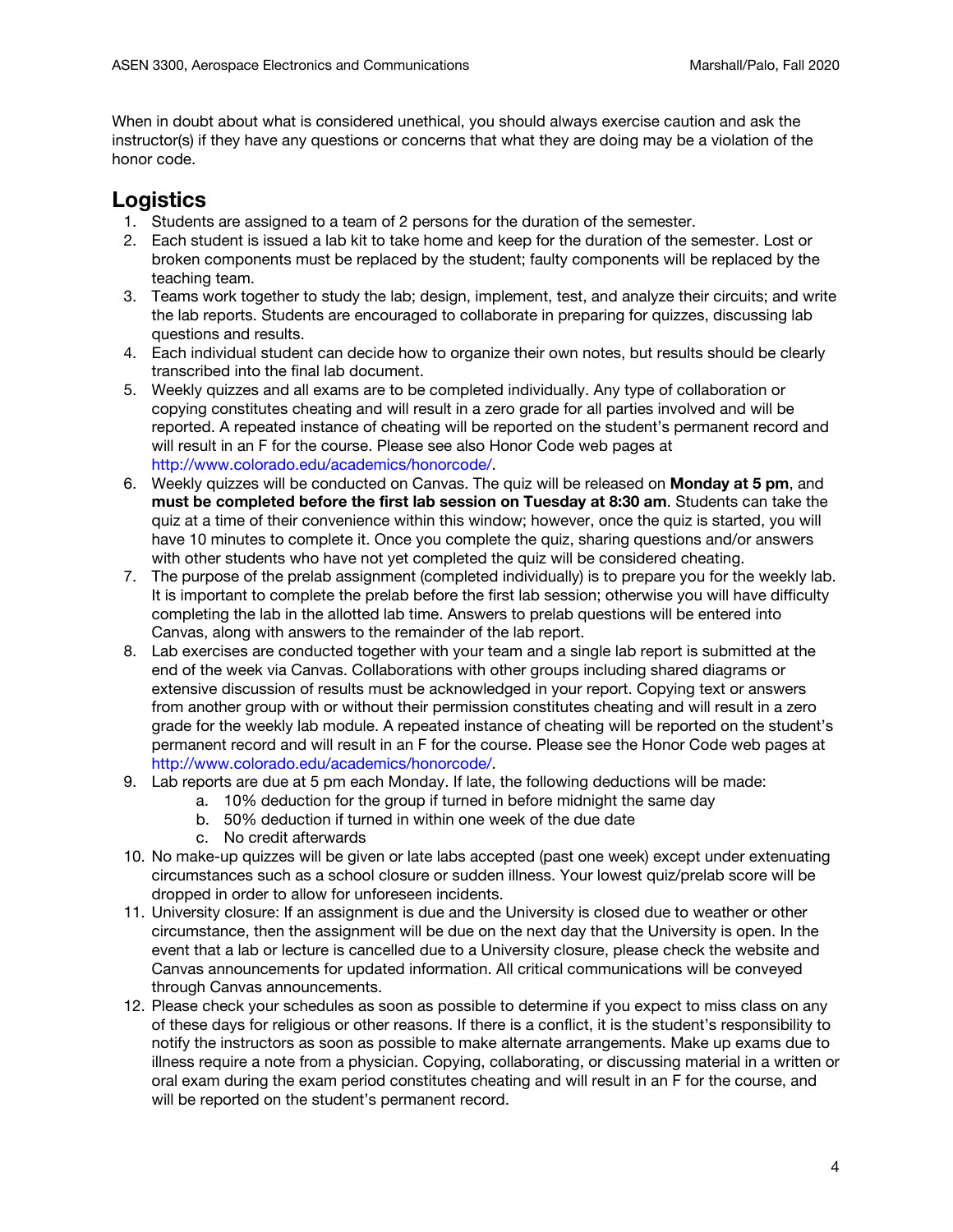# **University Policies - Fall 2020**

#### **Classroom Behavior**

Both students and faculty are responsible for maintaining an appropriate learning environment in all instructional settings, whether in person, remote or online. Those who fail to adhere to such behavioral standards may be subject to discipline. Professional courtesy and sensitivity are especially important with respect to individuals and topics dealing with race, color, national origin, sex, pregnancy, age, disability, creed, religion, sexual orientation, gender identity, gender expression, veteran status, political affiliation or political philosophy. For more information, see the policies on [classroom](http://www.colorado.edu/policies/student-classroom-and-course-related-behavior) behavior and the Student Code of [Conduct.](https://www.colorado.edu/sccr/sites/default/files/attached-files/2019-2020_student_code_of_conduct_0.pdf)

## **Requirements for COVID-19**

As a matter of public health and safety due to the pandemic, all members of the CU Boulder community and all visitors to campus must follow university, department and building requirements, and public health orders in place to reduce the risk of spreading infectious disease. Required safety measures at CU Boulder relevant to the classroom setting include:

- maintain 6-foot distancing when possible,
- wear a face covering in public indoor spaces and outdoors while on campus consistent with state and county health orders,
- clean local work area,
- practice hand hygiene,
- follow public health orders, and
- if sick and you live off campus, do not come onto campus (unless instructed by a CU Healthcare professional), or if you live on-campus, please alert CU Boulder Medical [Services](https://www.colorado.edu/healthcenter/coronavirus-updates/symptoms-and-what-do-if-you-feel-sick)

Students who fail to adhere to these requirements will be asked to leave class, and students who do not leave class when asked or who refuse to comply with these requirements will be referred to [Student](https://www.colorado.edu/sccr/) Conduct and Conflict [Resolution.](https://www.colorado.edu/sccr/) For more information, see the policies on [COVID-19](https://www.colorado.edu/policies/covid-19-health-and-safety-policy) Health and Safety and [classroom](http://www.colorado.edu/policies/student-classroom-and-course-related-behavior) behavior and the Student Code of [Conduct.](http://www.colorado.edu/osccr/) If you require accommodation because a disability prevents you from fulfilling these safety measures, please see the "Accommodation for Disabilities" statement on this syllabus.

Before returning to campus, all students must complete the COVID-19 Student Health and [Expectations](https://www.colorado.edu/protect-our-herd/how#anchor1) [Course](https://www.colorado.edu/protect-our-herd/how#anchor1). Before coming on to campus each day, all students are required to complete a Daily [Health](https://www.colorado.edu/protect-our-herd/daily-health-form) [Form](https://www.colorado.edu/protect-our-herd/daily-health-form).

Students who have tested positive for COVID-19, have symptoms of COVID-19, or have had close contact with someone who has tested positive for or had symptoms of COVID-19 must stay home and complete the Health [Questionnaire](https://www.colorado.edu/protect-our-herd/daily-health-form) and Illness Reporting Form remotely. In this class, if you are sick or quarantined, please advise the instructors as soon as possible to discuss plans going forward.

#### **Accommodation for Disabilities**

If you qualify for accommodations because of a disability, please submit your accommodation letter from Disability Services to your faculty member in a timely manner so that your needs can be addressed. Disability Services determines accommodations based on documented disabilities in the academic environment. Information on requesting accommodations is located on the [Disability](https://www.colorado.edu/disabilityservices/) Services website. Contact Disability Services at 303-492-8671 or dsinfo@colorado.edu for further assistance. If you have a temporary medical condition, see Temporary Medical [Conditions](http://www.colorado.edu/disabilityservices/students/temporary-medical-conditions) on the Disability Services website.

#### **Preferred Student Names and Pronouns**

CU Boulder recognizes that students' legal information doesn't always align with how they identify. Students may update their preferred names and pronouns via the student portal; those preferred names and pronouns are listed on instructors' class rosters. In the absence of such updates, the name that